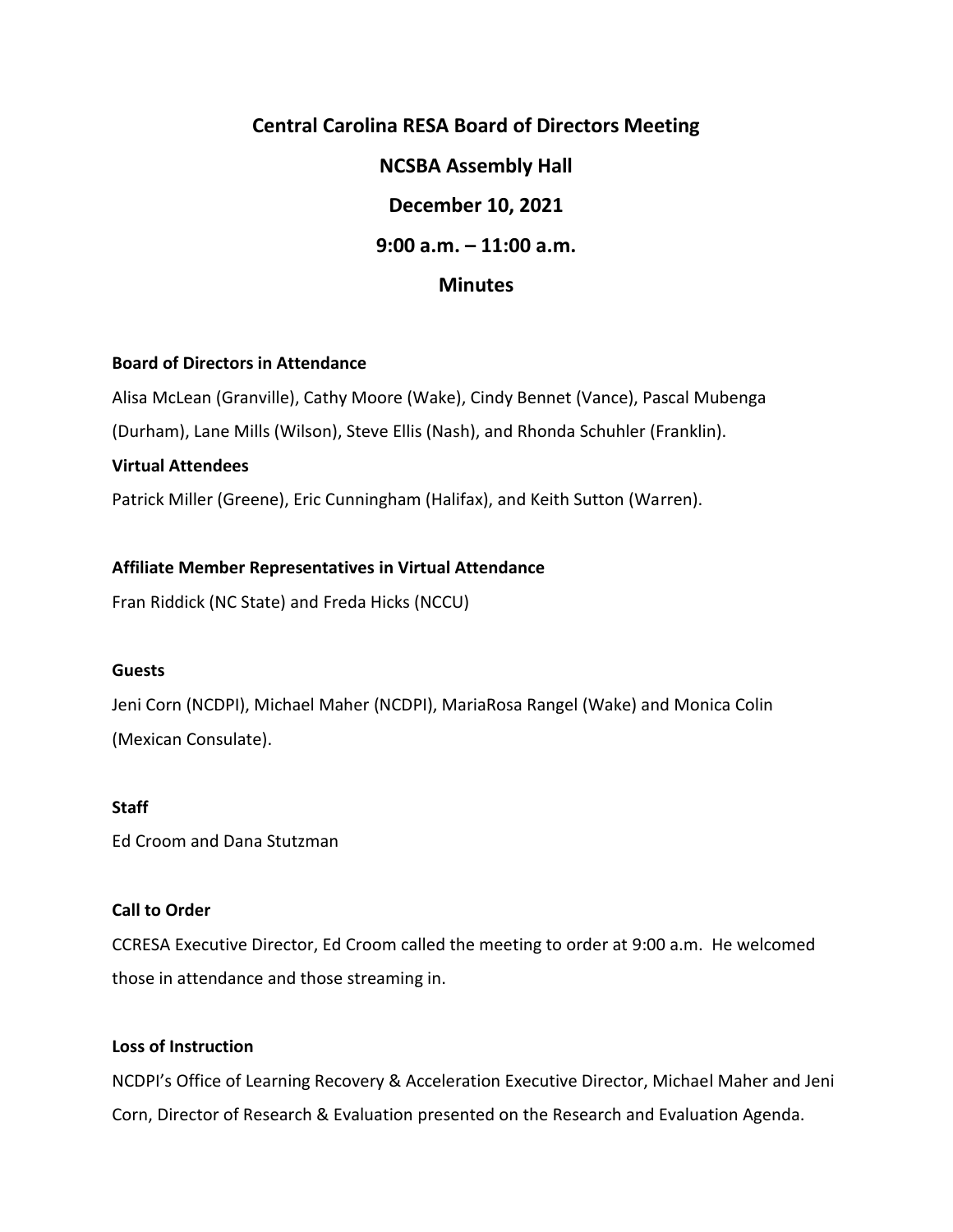Intend to visit all RESAs and speak with all Superintendents across the state. NCDPI has never had anyone think proactively on state's priorities of research and evaluation – have always been reactive. Because of relief funds, DPI can be intentional about data system and how we partner with researchers and Superintendents to make sure we are tracking things we care about.

- Priorities for measuring and studying things over the next 4 years
- SBE amended SAS EVAAS to do impact study of learning loss for K-12 students
	- $\circ$  Thinking about report at the other end. What information do we want from this study?

Have not done something like this since Race to the Top, and after funds ran out, DPI had to riff over 500 people. OLR is an office of 7 to prevent the major layoffs – hiring to researchers to find evidence-based solutions.

Pandemic Recovery Studies – will be huge over the next four years. OLR will be aware of and try to manage these studies and think on how we can leverage this information. Placed call for quantitative research to elevate the student, teacher, administrative, and parent voices.

Next steps for OLR are to gather input on priorities, coordinate research and evaluation statewide, support local efforts, hire analysts, fellows, and interns, and allocate proportion of ESSER III for continuous improvement.

In response to COVID 19, funds have been given to 29 vendor/groups to provide services to districts. Superintendents are concerned on how to choose these interventions. How can we get information across the state for what is working? Alexis Schauss' team put together info sheets and the CCRESA will share with Superintendents.

382 schools maintained or showed growth over the past 2 years – let's find out what they did. Intention is to let Superintendents see data before it's released. Also working on making publicly available data more accessible. If any research or research group comes in, OLR will receive that information. There is a new Joint Legislative Committee on Governmental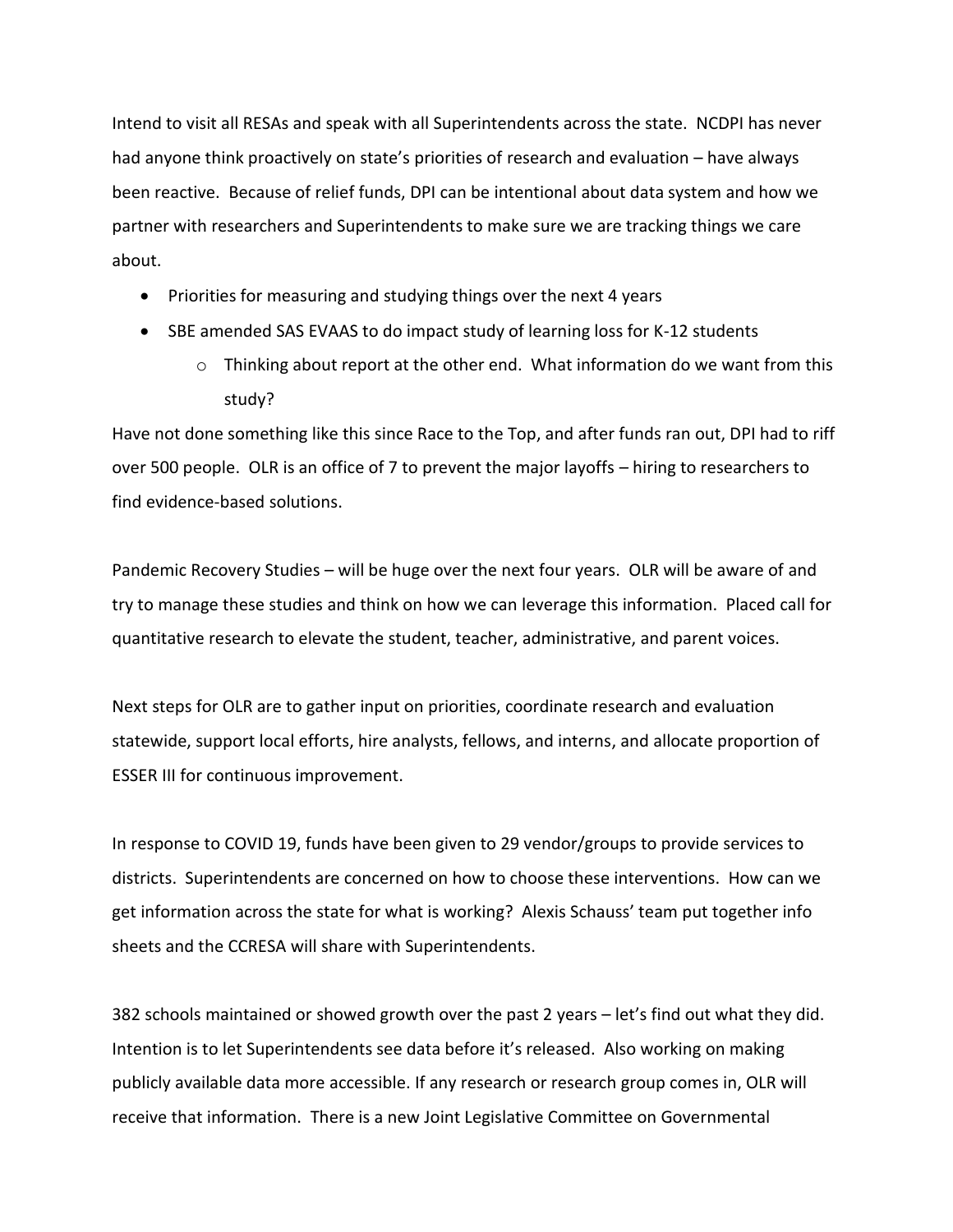Operations which has replaced the Program Evaluation Unit. Their staff has been reaching out directly to school districts, often bypassing the Superintendents. CCRESA will share names of staffers reaching out and let district employees know they can refer them back to Michael Maher and Jeni Corn.

Major Research/Evaluation Questions:

- 1. Implementation: How were state-funded learning recovery and acceleration strategies implemented? What were the most promising local learning and recovery and acceleration practices? What are the costs associated with the strategies?
- 2. Impact: What were the near- and longer-term outcomes of the state local learning recovery and acceleration strategies on students, educator, and families by subgroup and contextual variables.
- 3. Improvement: What strategies should be considered for continuation, expansion, and targeting of the programs? What is our ROI/Cost-Benefit?

Logic models have been created for successful implementation and outcomes. Superintendents voiced concerns over data collected and its reliability in regard to public versus charter schools. Wake County Schools can offer support on data that they have already collected while reviewing SAS/EVAAS.

# **Mexico's Teacher Visitor Program**

Dr. MariaRosa Rangel is the Board Chair of Governor Cooper Council of Latino Affairs. While in meeting with the Mexican Consulate she learned that many other states use the Teacher Visitor Program and wanted districts in North Carolina to know that this program existed. There is a growing Hispanic/Latino population and there is a need for districts to be intentional about recruiting educators to reflect the diversity of their student population.

Monica Colin, Consul for Community Affairs at the Mexican Consulate in Raleigh, presented more details on the program. This program is to improve the quality and extend the teaching of academic programs in Spanish with multicultural understanding of families in the United States. There is an exchange program but focus today will be on the Visitor Program. Visiting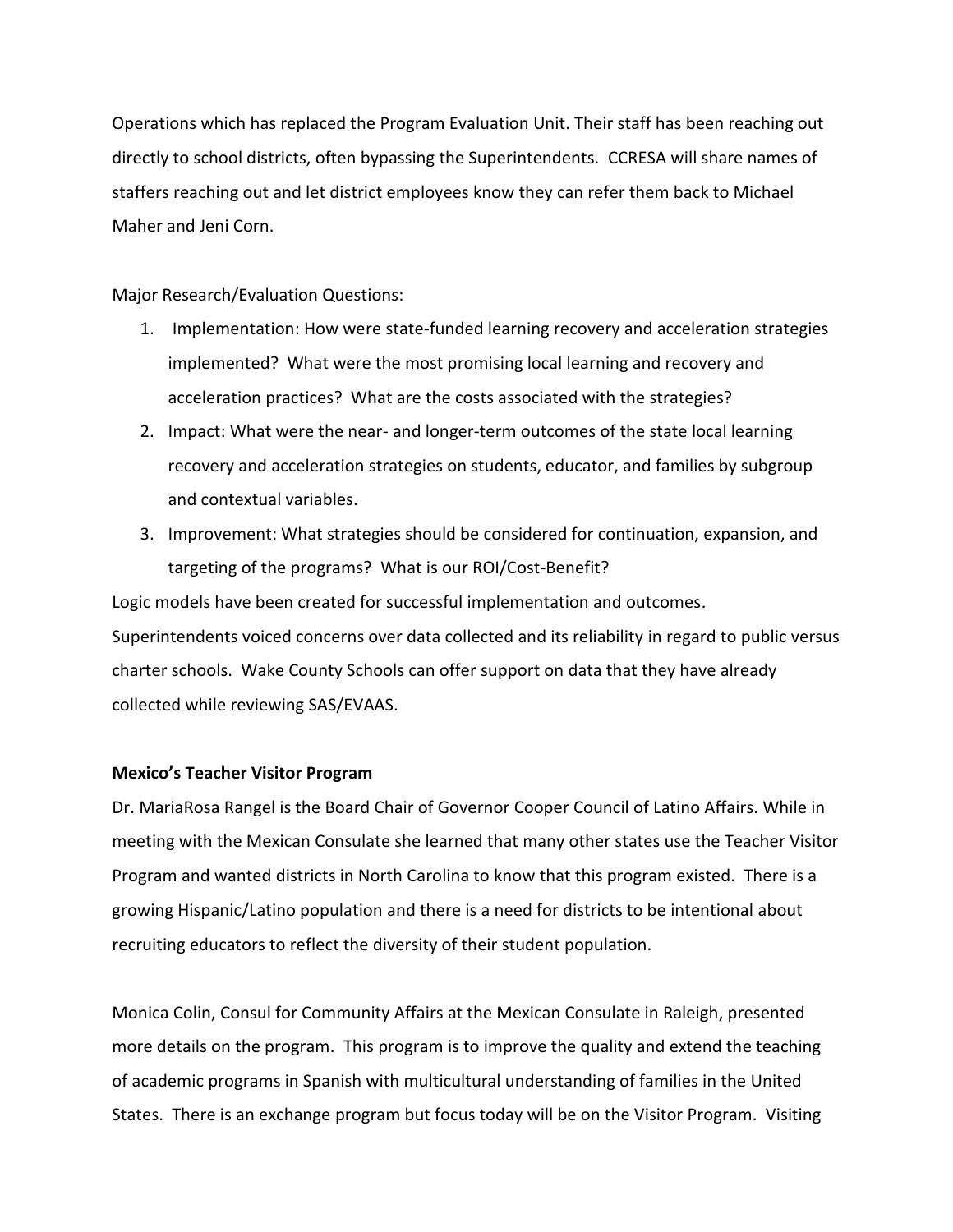Teachers are hired for one academic year and can be renewed up to 3 years. Districts determine salaries and wages so they will be earning the same amount as other teachers in the state. Teachers will hold a bachelor's degree in education and have a minimum of three years of teaching. Once the teacher's participation in the program is concluded, 1 to 3 years, they must return to Mexico.

School Districts' responsibilities include designating representatives to evaluate the English language proficiency and the ability of the candidate to teach in the schools and facilitate the licensure process required by the state and assist the selected Mexican teachers in obtaining the DS-2019 form and the J-1 Visa.

Many districts are interested in taking part in the program and as soon as the state authorities in North Carolina and Mexico have given the green light, they would like to hire teachers.

## **Approval of the October 22nd Minutes**

Dr. Schuhler gave Board Minutes a moment to review the Minutes from the October 22<sup>nd</sup> meeting and ask for a motion to approve. Cathy Moore motioned to approve, Pascal Mubenga seconded, and the motion was approved unanimously.

#### **Approval of the Financial Report**

Board Secretary/Treasurer Alisa McLean introduced the Financial Report and gave the overview of funds available in all CCRESA accounts. Motion to approve the Finance Report was brought forth, and the motion was approved unanimously.

The future of CCTI was discussed, with the possibility of a group of member districts taking over the facilitation of the program and how the transition would affect the RESA's financial responsibility to Cohort 5 and the Wake County On-Loan Employees. The Board reviewed the CCTI revised budget for FY 2021-22